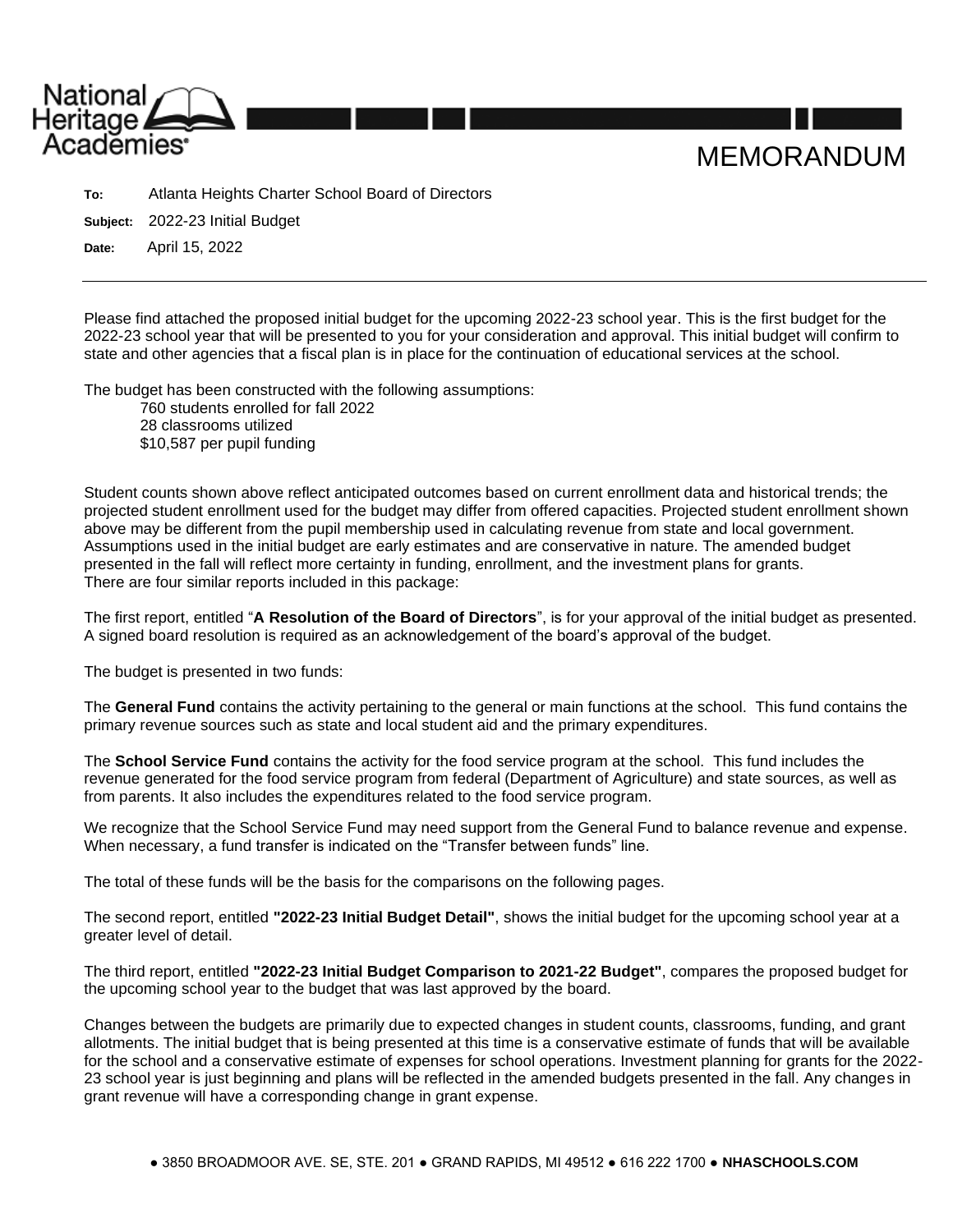

The fourth report, entitled **"Three Year Comparison"**, compares the actual results from the prior school year, the most recent board approved budget, and the proposed budget for the upcoming school year.

MEMORANDUM

Following is a brief explanation of budget line items:

# **REVENUES:**

State Aid – The per pupil funding provided by the state for general education.

Other State Sources – The portion of state funding allocated for special education as well as grant funds issued by the state and state funding for food services, where applicable.

Local Sources – Primarily special education funds that flow through the local school district, as well as grant funds and student aid issued by local municipalities.

Federal Sources – Grant funds issued by the federal government such as charter school grants and entitlement program grants for specific education purposes. Also included in Federal Sources is the Department of Agriculture reimbursement for the food services program. ESSER grants and most other COVID-related grant funds are also from Federal sources.

Private Sources – Any non-governmental funds, e.g. privately funded grants, including those from authorizers or private foundations, as well as any amount paid to the school by parents.

Contribution from NHA - The contribution from NHA if the overall revenues are not sufficient to cover all expenses.

# **EXPENDITURES:**

*Instruction:*

Basic Instruction – Expenses incurred for the basic educational experience at the school including items such as salaries and benefits for teachers, curriculum and textbooks, classroom supplies, and field trips. Also included is board discretionary expense. Since we don't know how the board will allocate these funds, it is all budgeted in this line. As the funds are spent, they are charged to the correct category in the actual column - i.e. equipment, field trips, etc. Investment of ESSER and other COVID-related grants for supplemental interventionists, tutors, teacher stipends, summer school programs, professional development, curricular tools, and classroom supplies is included in Basic **Instruction** 

Added Needs – Costs associated with at-risk programs at the school. At-risk programs are designed to meet the needs of children who are academically or economically challenged. Costs include items such as salaries and benefits for teachers, curriculum and textbooks, and classroom supplies. ESSER and other COVID-related grants specifically planned for at-risk students are included in Added Needs.

Special Education – Expenses for classroom-type settings for special education students including costs incurred in the Resource Room and individual aides within a classroom setting.

# *Support Services:*

Pupil Services– Costs related to the special education student's individualized instruction, including speech and language services, occupational therapy, physical therapy, social work services, and psychology services. Also included are Health Services for the general school population, including nurse services or health supplies. Investment of ESSER and other COVID-related grants for supplemental social emotional services is included in Pupil Services.

Instructional Staff Support – Costs for services focused on working with staff to better enhance the educational experience for all students. Included in this category are dean, library, and technology personnel costs, as well as supplies and equipment for these school functions. Professional development for teaching staff is also included here.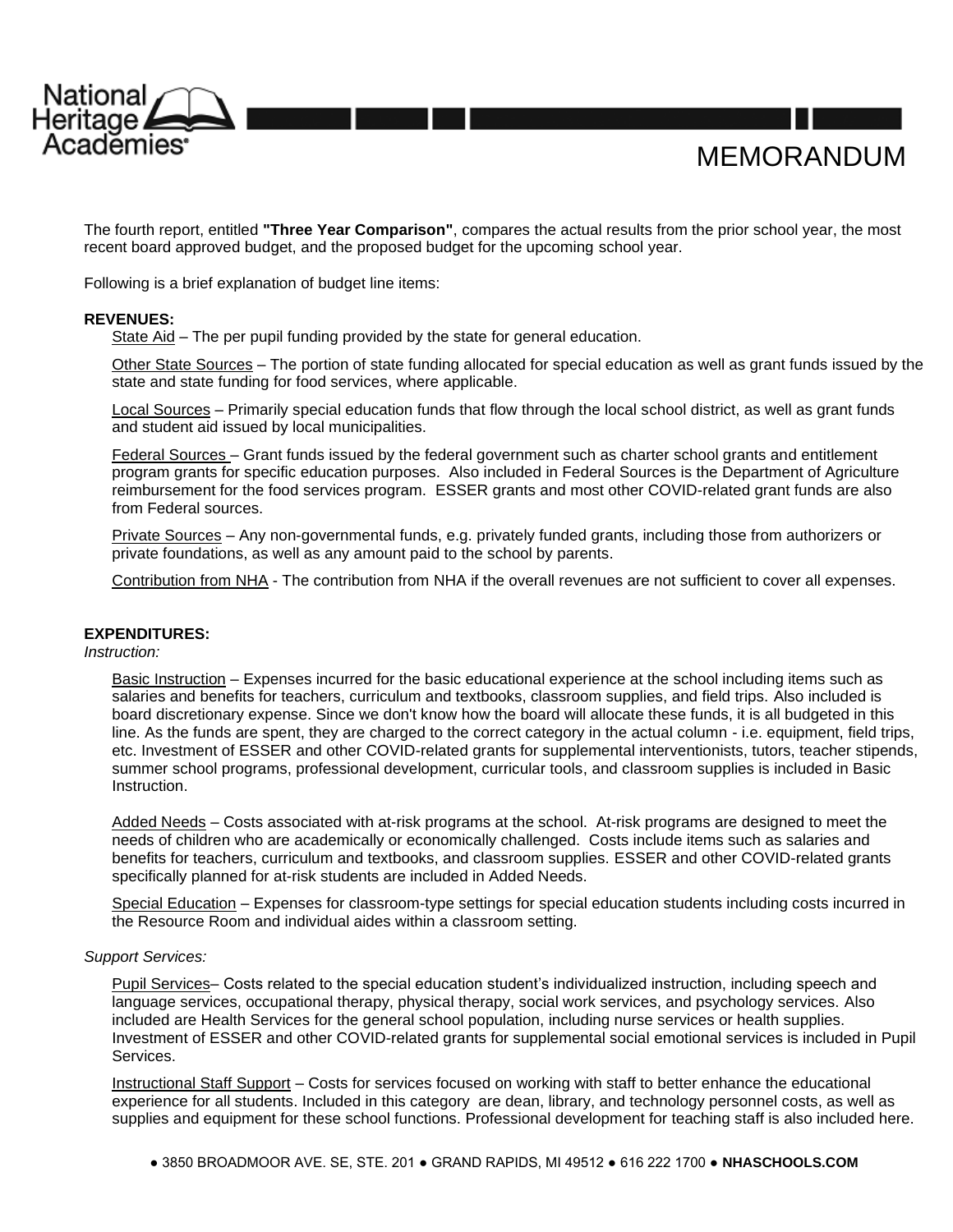

# MEMORANDUM

Investment of ESSER and other COVID-related grants for educational technology coordinators and improved internet access for students is included in Instructional Staff Support.

Board of Education – Board supporting services such as legal and audit costs, and NHA board relations assistance.

Executive Administration – Support services representing the general administration cost from the authorizer (where applicable) and NHA.

School Administration – Costs associated with the principal and general office of the school including salaries and benefits, supplies, postage, printing and general fees.

Other School Administration – Central services in support of admissions and parent relations, as well as ensuring school quality.

Business & Internal Services – The NHA cost for accounting, financial reporting, payroll, purchasing, and compliance services.

Central Services – Costs associated with the recruiting and hiring of staff and employee relations, as well as technology and marketing functions, and the design and delivery of professional development to school leadership.

Operations & Maintenance – Costs related to renting and maintaining the building, including utilities, as well as the purchase of any general equipment for use in the building. Costs related to maintaining school safety and security are also included. Investment of ESSER and other COVID-related grants for technology, personal protective equipment, and COVID-related cleaning and cleaning supplies is included in Operations and Maintenance.

Pupil Transportation Services – Costs related to transporting pupils to and from school.

Food Services – The total cost of the food service program at the school.

*Community Services:*

Community Activities – Costs related to activities such as Communities in Schools, including those funded with ESSER or COVID-related grants.

If you have any questions about this, please direct them to your Partner Services Representative.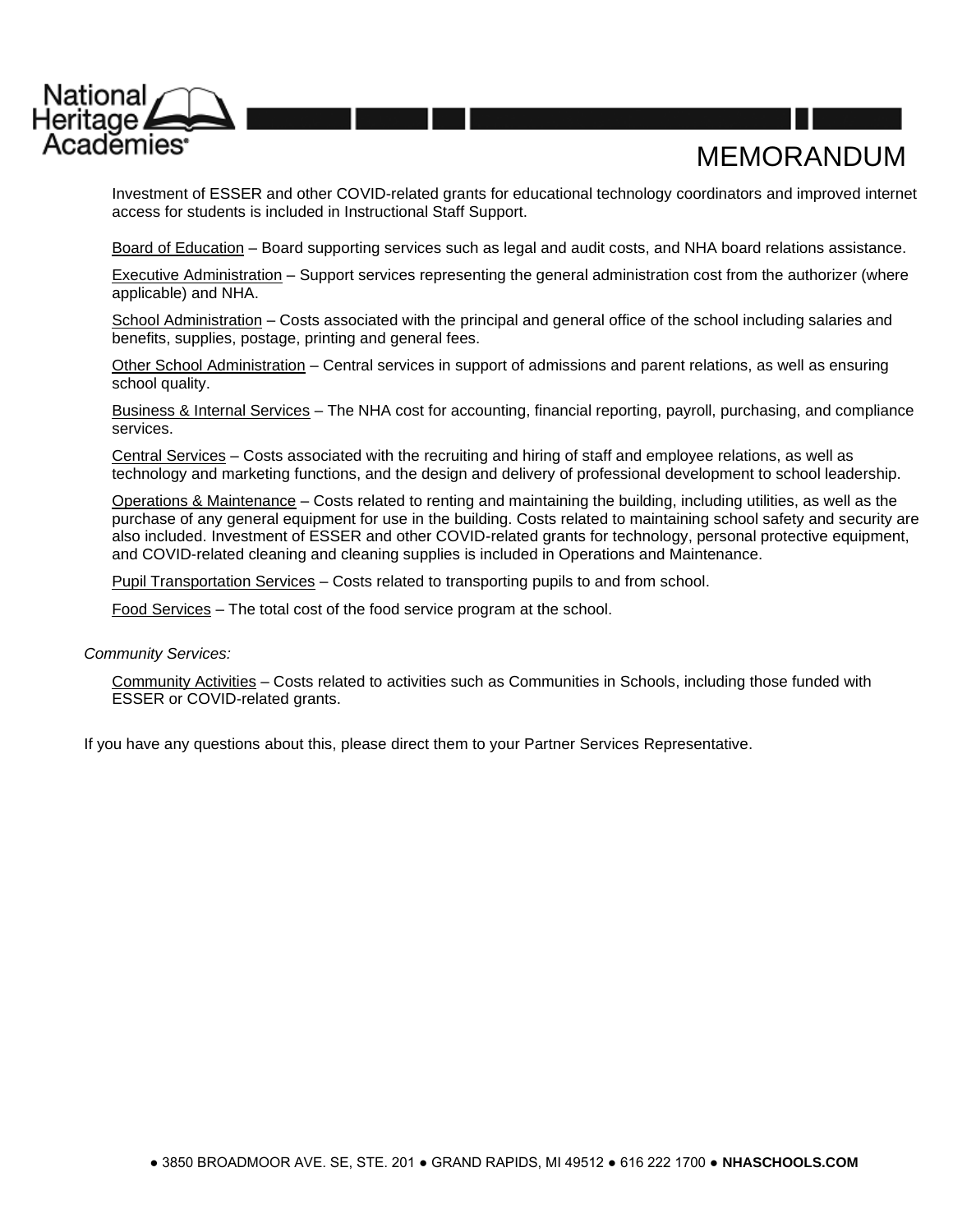A Resolution of the Board of Directors 2022-2023 Initial Budget

## **Fiscal Year 2022-2023**

|                                             |            |                        | Total             |
|---------------------------------------------|------------|------------------------|-------------------|
|                                             | General    | <b>School Services</b> | (Memorandum Only) |
| <b>REVENUE</b>                              |            |                        |                   |
| State Aid                                   | 7,930,011  | -                      | 7,930,011         |
| <b>Other State Sources</b>                  | 129.860    | -                      | 129,860           |
| <b>Federal Grants</b>                       | 3,287,553  | 461.120                | 3,748,673         |
| <b>Private Sources</b>                      | 20,000     | ٠                      | 20,000            |
| <b>Contribution from Management Company</b> | 444.697    |                        | 444.697           |
| <b>Total Revenues and Transfers</b>         | 11,812,121 | 461,120                | 12,273,241        |

#### **EXPENDITURES - CONTRACTED SERVICE FEE:**

| Instruction                                 |            |           |            |
|---------------------------------------------|------------|-----------|------------|
| <b>Basic Instruction</b>                    | 4,403,927  |           | 4,403,927  |
| <b>Added Needs</b>                          | 1,864,477  |           | 1,864,477  |
| <b>Support Services</b>                     |            |           |            |
| <b>Pupil Services</b>                       | 669,215    |           | 669,215    |
| Instructional Staff Support                 | 1,180,610  |           | 1,180,610  |
| <b>General Administration</b>               | 235,974    |           | 235,974    |
| <b>School Administration</b>                | 654,953    |           | 654,953    |
| <b>Business &amp; Internal Services</b>     | 42,478     |           | 42,478     |
| <b>Central Services</b>                     | 200,661    |           | 200,661    |
| Operations & Maintenance                    | 2,533,110  |           | 2,533,110  |
| <b>Pupil Transportation Services</b>        | 4,150      |           | 4,150      |
| <b>Other Support Services</b>               | 16,100     | 484,829   | 500,929    |
| <b>Community Services</b>                   |            |           |            |
| <b>Community Activities</b>                 | 3,680      |           | 3,680      |
| <b>Total Expenditures</b>                   | 11,809,336 | 484,829   | 12,294,164 |
| <b>EXCESS OF REVENUES OVER EXPENDITURES</b> | 2,785      | (23, 709) | (20, 923)  |
| <b>Transfer Between Funds</b>               | (2,786)    | 2,786     |            |
| FUND BALANCE, BEGINNING OF YEAR             | (527, 332) | 20,923    | (506, 409) |
| <b>CURRENT FUND BALANCE</b>                 | (527, 332) | (0)       | (527, 332) |

## **Secretary's Certification:**

I certify that the foregoing resolution was duly adopted by the Board of Directors at a properly noticed meeting, held on where a quorum of the board was present.

Signed By:\_\_\_\_\_\_\_\_\_\_\_\_\_\_\_\_\_\_\_\_\_\_\_\_\_\_\_\_\_\_\_\_\_\_\_\_\_\_\_\_\_\_\_\_\_\_\_\_\_\_\_\_\_\_\_\_\_\_\_\_\_\_ Dated:\_\_\_\_\_\_\_\_\_\_\_\_\_\_\_\_\_\_\_\_\_\_\_\_\_\_\_\_\_\_\_\_\_\_\_\_\_\_\_\_\_\_\_\_\_\_\_\_\_\_\_\_\_\_\_\_\_\_\_\_\_\_\_\_\_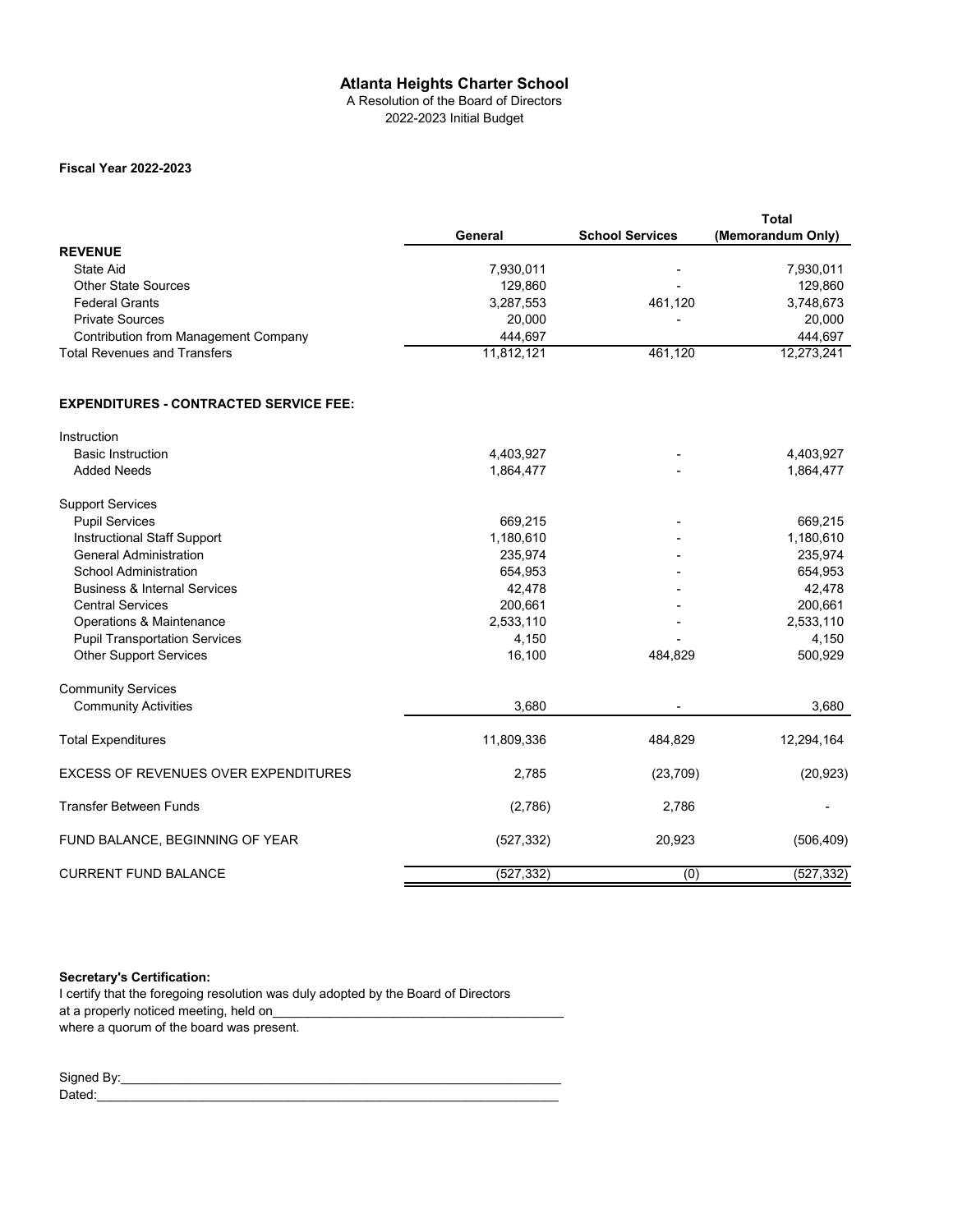2022-2023 Initial Budget Detail

|                                                  | 2022-2023<br>Initial |
|--------------------------------------------------|----------------------|
| <b>General Fund</b>                              |                      |
| <b>REVENUE</b>                                   |                      |
| State Aid                                        | 7,930,011            |
| <b>Revenue from State Sources</b>                | 129,860              |
| Restricted-Federal 'Pass thru' Grants - Title I  | 827,343              |
| Restricted-Federal 'Pass thru' Grants - Title II | 47,028               |
| Restricted-Federal 'Pass thru' Grants - Title IV | 755                  |
| Restricted-Federal 'Pass thru' Grants - IDEA     | 130,832              |
| Restricted-Federal 'Pass thru' Grants - ESSER    | 2,281,596            |
| <b>Revenue from Private Sources</b>              | 20,000               |
| Contribution from Management Company             | 444,697              |
| <b>Total Revenue &amp; Other Transactions</b>    | 11,812,121           |
| <b>EXPENDITURES</b>                              |                      |
| <b>Basic Instruction</b>                         |                      |
| Salaries, Taxes, & Benefits                      | 3,457,535            |
| Local Meetings                                   | 7,655                |
| Printing and Binding                             | 30,400               |
| <b>Teaching Supplies</b>                         | 43,467               |
| <b>Textbooks</b>                                 | 161,541              |
| Software & Equipment                             | 53,471               |
| <b>Equipment Lease</b>                           | 373,513              |
| Dues/Memberships                                 | 4,100                |
| Field trips                                      | 9,850                |
| <b>Contracted Services</b>                       | 97,500               |
| <b>Employment Expenses</b>                       | 7,200                |
| Finger Printing & Background Checks              | 3,200                |
| <b>Board Funds</b>                               | 35,000               |
| <b>Indirect Costs</b>                            | 119,496              |
| <b>Total - Basic Instruction</b>                 | 4,403,927            |
| <b>Added Needs</b>                               |                      |
| <b>Compensatory Education</b>                    |                      |
| Salaries, Taxes, & Benefits                      | 966,149              |
| <b>Teaching Supplies</b>                         | 52,964               |
| <b>Textbooks</b>                                 | 27,079               |
| <b>Equipment Lease</b>                           | 27,333               |
| <b>Contracted Services</b>                       | 240,000              |
| <b>Indirect Costs</b>                            | 137,458              |
| <b>Subtotal - Compensatory Education</b>         | 1,450,983            |
| <b>Special Education</b>                         |                      |
| Salaries, Taxes, & Benefits                      | 409,639              |
| Local Meetings                                   | 375                  |
| <b>Workshops and Conferences</b>                 | 1,100                |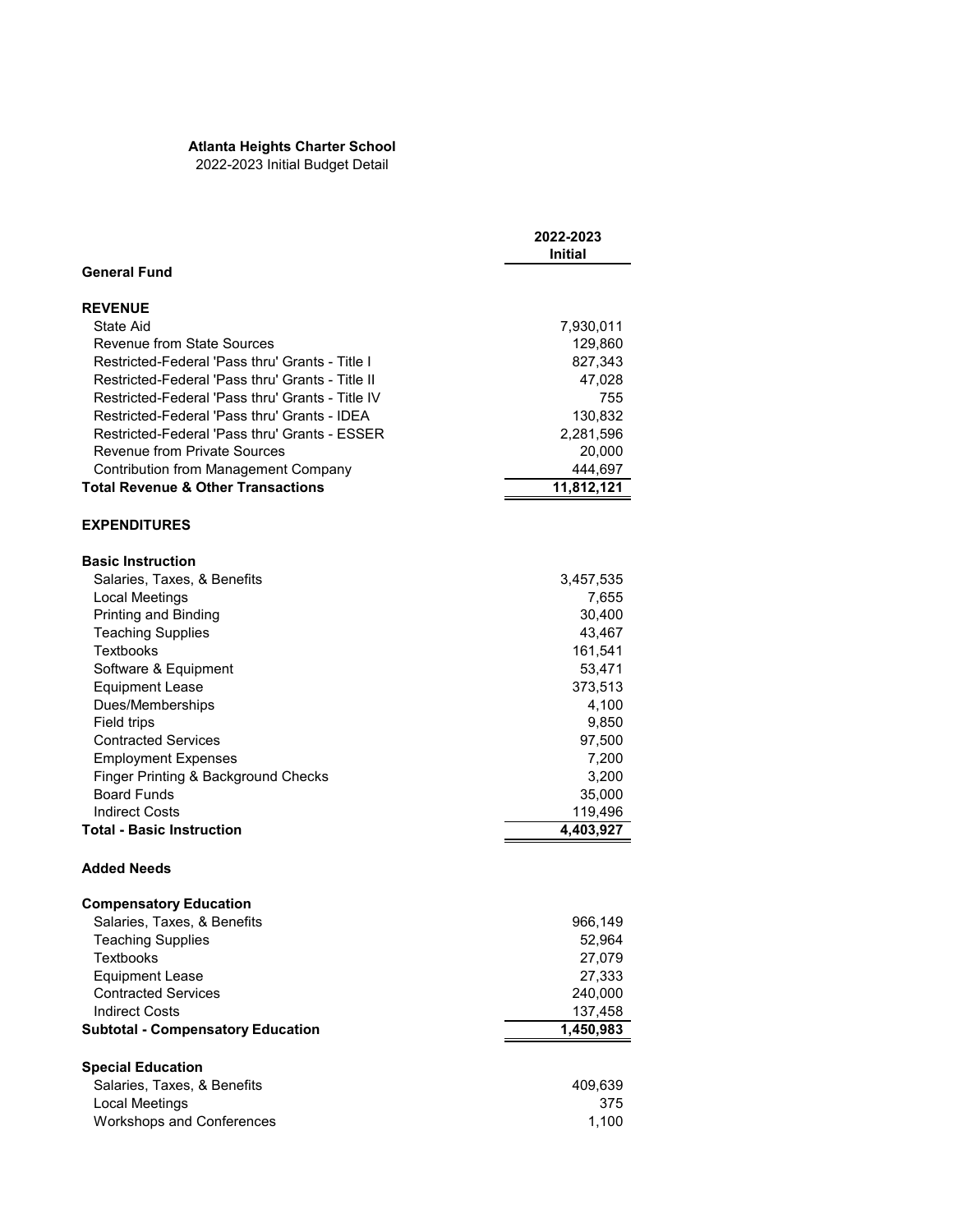| <b>Teaching Supplies</b><br>Software & Equipment<br><b>Subtotal - Special Education</b> | 1,780<br>600<br>413,494 |
|-----------------------------------------------------------------------------------------|-------------------------|
| Total - Added Needs                                                                     | 1,864,477               |
| <b>Pupil Services</b>                                                                   |                         |
| <b>Guidance Services</b>                                                                | 199,811                 |
| <b>Occupational Therapist Services</b>                                                  | 99,484                  |
| <b>Psychological Services</b>                                                           | 48,177                  |
| Speech Pathology                                                                        | 86,769                  |
| Social Work Services                                                                    | 200,687                 |
| <b>Total - Pupil Services</b>                                                           | 669,215                 |
|                                                                                         |                         |
| <b>Instructional Staff Support</b>                                                      |                         |
| Salaries, Taxes, & Benefits                                                             | 658,145                 |
| <b>Local Meetings</b>                                                                   | 25                      |
| <b>Workshops and Conferences</b>                                                        | 9,200                   |
| <b>Office Supplies</b>                                                                  | 15,837                  |
| Improvement of Instruction                                                              | 114,392                 |
| Professional Development                                                                | 63,102                  |
| Textbooks                                                                               | 86,172                  |
| <b>Library Books</b>                                                                    | 4,000                   |
| Technology                                                                              | 166,164                 |
| <b>Special Education</b>                                                                | 28,430                  |
| <b>Indirect Costs</b>                                                                   | 35,144                  |
| <b>Total - Instructional Staff Support</b>                                              | 1,180,610               |
| <b>General Administration</b>                                                           |                         |
| <b>Board of Education</b>                                                               |                         |
| <b>Board of Education Administration</b>                                                | 35,261                  |
| <b>Legal Fees</b>                                                                       | 5,750                   |
| Travel & Expense Staff                                                                  | 500                     |
| Insurance                                                                               | 11,500                  |
| <b>Subtotal - Board of Education</b>                                                    | 53,012                  |
| <b>Executive Administration</b>                                                         |                         |
| <b>Executive Administration</b>                                                         | 24,363                  |
| Oversight Fee                                                                           | 158,600                 |
| <b>Subtotal - Executive Administration</b>                                              | 182,963                 |
| <b>Total - General Administration</b>                                                   | 235,974                 |
| <b>School Administration</b>                                                            |                         |
|                                                                                         |                         |
| <b>Office of the Principal</b>                                                          |                         |
| Salaries, Taxes, & Benefits                                                             | 380,037                 |
| Local Meetings                                                                          | 10,450                  |
| <b>Workshops and Conferences</b>                                                        | 5,371                   |
| Mailing                                                                                 | 5,760                   |
| Printing & Binding                                                                      | 2,400                   |
| <b>Office Supplies</b>                                                                  | 6,400                   |
| Dues/Memberships                                                                        | 3,500                   |
| <b>Contracted Services</b>                                                              | 5,137                   |
| <b>Bank Charges</b>                                                                     | 640                     |
| <b>Subtotal - Office of the Principal</b>                                               | 419,695                 |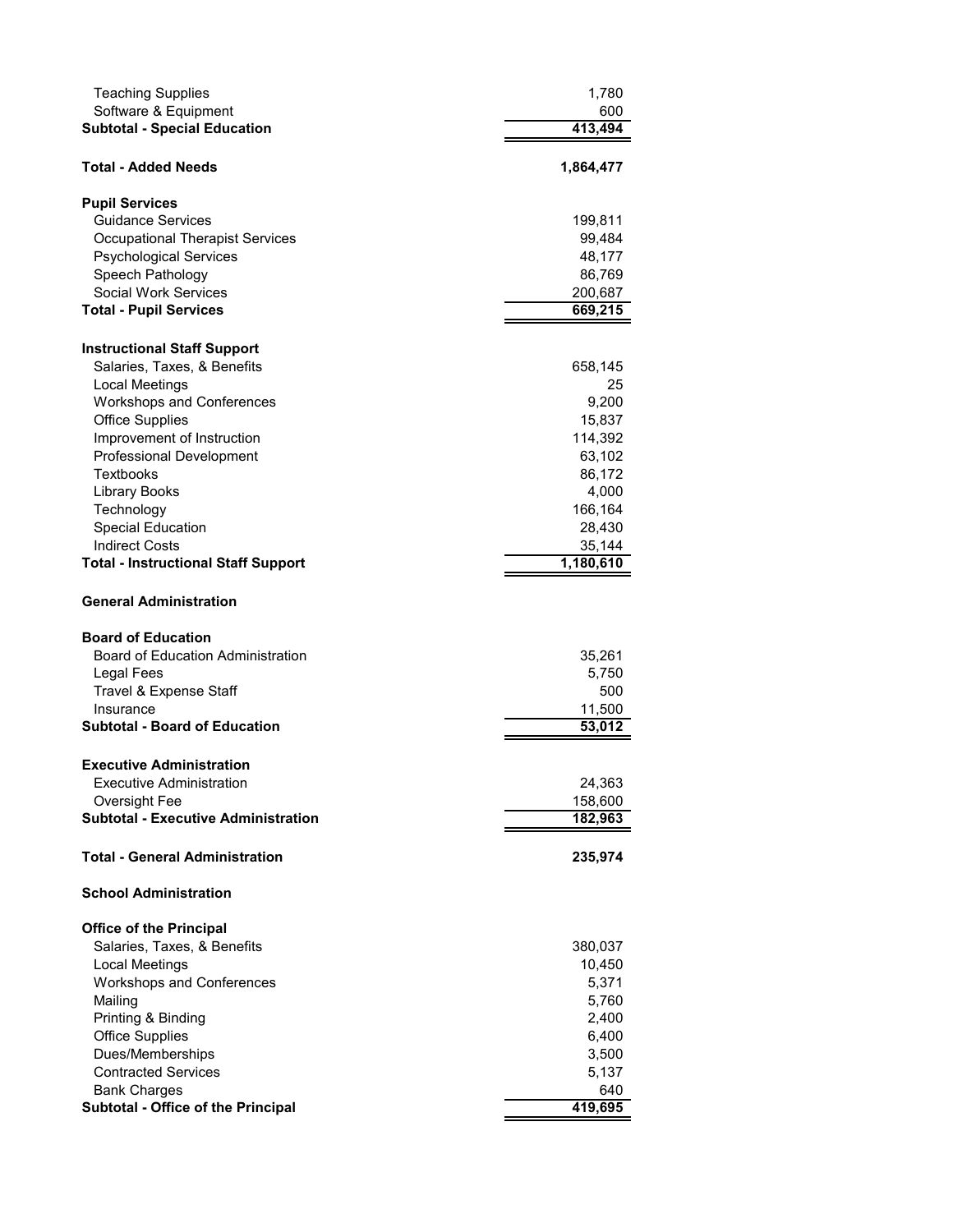| <b>Other School Administration</b>                                 |           |
|--------------------------------------------------------------------|-----------|
| Admissions & Other Administrative Support                          | 105,771   |
| Salaries, Taxes, & Benefits                                        | 36,047    |
| Advertising                                                        | 92,110    |
| Local Meetings                                                     | 500       |
| <b>Workshops and Conferences</b>                                   | 830       |
| <b>Subtotal - Other School Administration</b>                      | 235,258   |
|                                                                    |           |
| <b>Total - School Administration</b>                               | 654,953   |
|                                                                    |           |
| <b>Business &amp; Internal Services</b>                            |           |
| <b>Fiscal Services</b>                                             | 40,175    |
| <b>Internal Distribution Services</b>                              | 2,303     |
| <b>Total - Business &amp; Internal Services</b>                    | 42,478    |
|                                                                    |           |
| <b>Central Services</b>                                            |           |
| <b>Information Services</b>                                        | 31,979    |
| <b>Staff/Personnel Services</b>                                    | 159,801   |
| <b>Other Central Services</b>                                      | 8,881     |
| <b>Total - Central Services</b>                                    | 200,661   |
|                                                                    |           |
| <b>Operations &amp; Maintenance</b>                                |           |
| <b>Internal Building Services</b>                                  | 25,870    |
| Other Purchased Service (Janitorial)                               | 59,050    |
| Telephone                                                          | 2,500     |
| Gas                                                                | 2,325     |
| Electric                                                           | 68,875    |
| Water & Sewer                                                      | 15,675    |
| Waste & Trash Disposal                                             | 9,400     |
| <b>Building Maintenance &amp; Repair</b>                           | 348,466   |
| Equipment Maintenance & Repair                                     | 6,710     |
| Lease of Building                                                  | 1,677,956 |
| Lease of Equipment                                                 | 5,700     |
| <b>Equipment Purchases</b>                                         | 12,150    |
| Liability Insurance                                                | 120       |
| <b>Property Taxes</b>                                              | 121,248   |
| Property Insurance                                                 | 11,300    |
| Safety & Security                                                  | 133,726   |
| <b>Indirect Costs</b>                                              | 25,148    |
| Miscellaneous                                                      | 6,890     |
| <b>Total - Operations &amp; Maintenance</b>                        | 2,533,110 |
|                                                                    |           |
| <b>Pupil Transportation Services</b>                               |           |
| <b>Field Trips</b><br><b>Total - Pupil Transportation Services</b> | 4,150     |
|                                                                    | 4,150     |
| <b>Other Support Services</b>                                      |           |
|                                                                    |           |
| <b>Pupil Activities</b>                                            |           |
| Salaries, Taxes, & Benefits                                        |           |
| <b>Contracted Services</b>                                         |           |
| <b>Supplies</b>                                                    | 14,000    |
| <b>Indirect Costs</b>                                              | 2,100     |
| Miscellaneous                                                      |           |
| <b>Total - Pupil Activities</b>                                    | 16,100    |
|                                                                    |           |

**Community Services**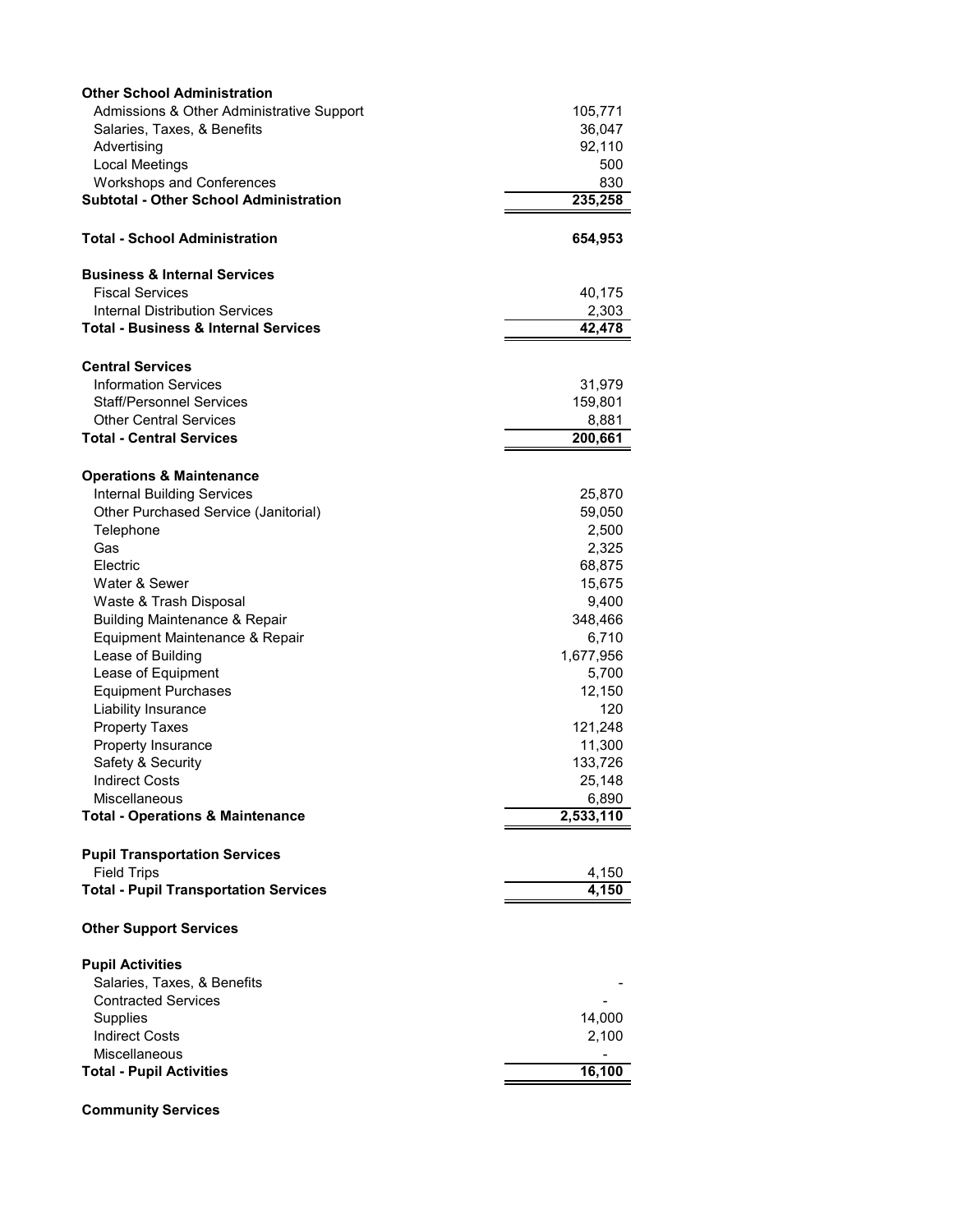| <b>Community Activities</b><br>Software & Equipment<br><b>Indirect Costs</b>                                                                                                               | 3,200<br>480                |
|--------------------------------------------------------------------------------------------------------------------------------------------------------------------------------------------|-----------------------------|
| <b>Total - Community Activities</b>                                                                                                                                                        | 3,680                       |
| Outgoing Transfer to School Service Fund                                                                                                                                                   | 2,786                       |
| Total Expenditures & Other Transactions                                                                                                                                                    | 11,812,121                  |
| <b>Revenues and Other Financing Sources Over</b><br>(Under) Expenditures and Other Uses                                                                                                    | (0)                         |
| Beginning Fund Balance (7/1)                                                                                                                                                               | (527, 332)                  |
| <b>Ending Fund Balance</b>                                                                                                                                                                 | (527, 332)                  |
| <b>School Service Fund</b>                                                                                                                                                                 |                             |
| <b>REVENUE</b><br><b>Food Sales to Pupils</b><br><b>State Revenue</b><br>Department of Agriculture<br>Department of Agriculture - Breakfast<br>Commodities                                 | 331,045<br>130,075          |
| Other<br><b>Total Food Service Revenue</b>                                                                                                                                                 | 461,120                     |
| <b>Transfer In from General Fund</b>                                                                                                                                                       | 2,786                       |
| <b>Total Revenue and Incoming Transfers</b>                                                                                                                                                | 463,906                     |
| <b>EXPENDITURES</b><br><b>Operations &amp; Maintenance</b><br>Supplies, Materials including Commodities expense<br>Lease of Building<br>Other<br><b>Total Operations &amp; Maintenance</b> |                             |
| <b>Food Services</b><br>Supplies, Materials including Commodities expense<br>Salaries & Wages<br><b>Total Food Service Expenditures</b>                                                    | 479,985<br>4,844<br>484,829 |
| Total Expenditures & Other Transactions                                                                                                                                                    | 484,829                     |
| <b>Revenues and Other Financing Sources Over</b><br>(Under) Expenditures and Other Uses                                                                                                    | (20, 923)                   |
| Beginning Fund Balance (7/1)                                                                                                                                                               | 20,923                      |
| <b>Ending Food Service Fund Balance</b>                                                                                                                                                    | (0)                         |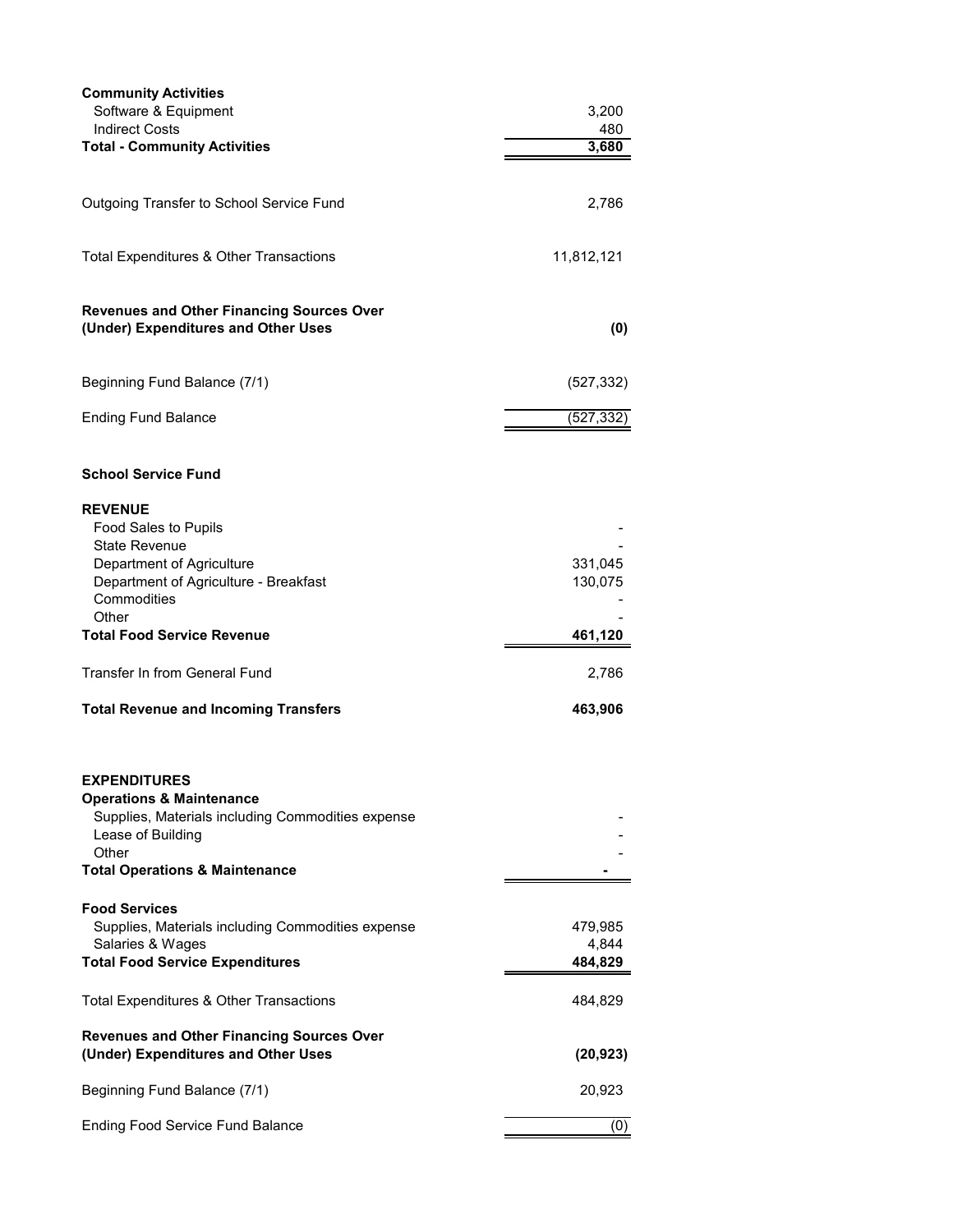2022-23 Initial Budget Comparison to 2021-22 Amended Budget

|                                             | 2021-22<br><b>Amended Budget</b><br>Proposal | 2022-23<br><b>Initial Budget</b><br><b>Proposal</b> | Change    |
|---------------------------------------------|----------------------------------------------|-----------------------------------------------------|-----------|
| <b>REVENUE</b>                              |                                              |                                                     |           |
| State Aid                                   | 7.729.371                                    | 7.930.011                                           | 200.640   |
| Other State Sources                         | 180,388                                      | 129,860                                             | (50, 528) |
| <b>Federal Grants</b>                       | 2,972,753                                    | 3,748,673                                           | 775,920   |
| <b>Private Sources</b>                      | 20,000                                       | 20,000                                              |           |
| <b>Contribution from Management Company</b> | $\overline{\phantom{a}}$                     | 444.697                                             | 444.697   |
| <b>Total Revenues and Transfers</b>         | 10.902.512                                   | 12,273,241                                          | 1,370,729 |

#### **EXPENDITURES - CONTRACTED SERVICE FEE:**

| Instruction                                 |            |            |            |
|---------------------------------------------|------------|------------|------------|
| <b>Basic Instruction</b>                    | 4,015,429  | 4,403,927  | 388,498    |
| <b>Added Needs</b>                          | 909,203    | 1,864,477  | 955,274    |
| <b>Support Services</b>                     |            |            |            |
| <b>Pupil Services</b>                       | 218,523    | 669,215    | 450,692    |
| Instructional Staff Support                 | 956.922    | 1,180,610  | 223,688    |
| <b>General Administration</b>               | 301,687    | 235,974    | (65, 713)  |
| <b>School Administration</b>                | 678,804    | 654,953    | (23, 851)  |
| <b>Business &amp; Internal Services</b>     | 100,720    | 42,478     | (58, 242)  |
| <b>Central Services</b>                     | 422.579    | 200,661    | (221, 918) |
| Operations & Maintenance                    | 2,197,930  | 2,533,110  | 335,179    |
| <b>Pupil Transportation Services</b>        | 4,150      | 4,150      |            |
| <b>Other Support Services</b>               | 505,498    | 500,929    | (4, 569)   |
| <b>Community Services</b>                   |            |            |            |
| <b>Community Activities</b>                 |            | 3.680      | 3,680      |
| <b>Total Expenditures</b>                   | 10,311,446 | 12,294,164 | 1,982,718  |
| <b>EXCESS OF REVENUES OVER EXPENDITURES</b> | 591,066    | (20, 923)  | (611, 989) |
| <b>Transfer Between Funds</b>               |            |            |            |
| FUND BALANCE, BEGINNING OF YEAR             | (527, 332) | (506, 409) | 20,923     |
| <b>CURRENT FUND BALANCE</b>                 | 63,734     | (527, 332) | (591,066)  |